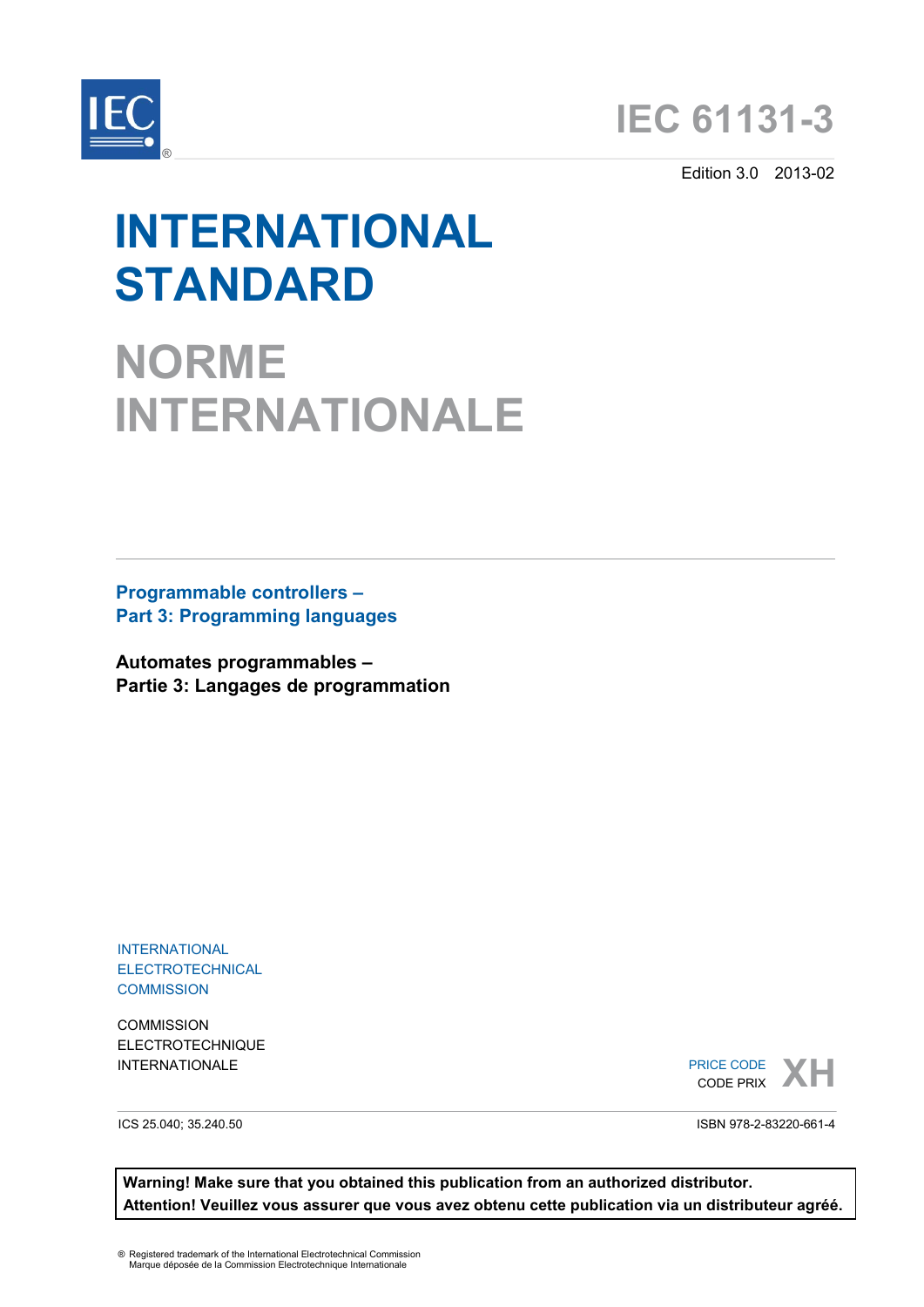# **CONTENTS**

| 1 |     |                |                                                         |  |  |  |  |
|---|-----|----------------|---------------------------------------------------------|--|--|--|--|
| 2 |     |                |                                                         |  |  |  |  |
| 3 |     |                |                                                         |  |  |  |  |
| 4 |     |                |                                                         |  |  |  |  |
|   | 4.1 |                |                                                         |  |  |  |  |
|   | 4.2 |                |                                                         |  |  |  |  |
|   | 4.3 |                |                                                         |  |  |  |  |
| 5 |     |                |                                                         |  |  |  |  |
|   | 5.1 |                |                                                         |  |  |  |  |
|   | 5.2 |                |                                                         |  |  |  |  |
|   | 5.3 |                |                                                         |  |  |  |  |
| 6 |     |                |                                                         |  |  |  |  |
|   | 6.1 |                |                                                         |  |  |  |  |
|   |     | 6.1.1          |                                                         |  |  |  |  |
|   |     | 6.1.2          |                                                         |  |  |  |  |
|   |     | 6.1.3          |                                                         |  |  |  |  |
|   |     | 6.1.4          |                                                         |  |  |  |  |
|   |     | 6.1.5          |                                                         |  |  |  |  |
|   | 6.2 |                |                                                         |  |  |  |  |
|   | 6.3 |                |                                                         |  |  |  |  |
|   |     | 6.3.1          |                                                         |  |  |  |  |
|   |     | 6.3.2          |                                                         |  |  |  |  |
|   |     | 6.3.3          |                                                         |  |  |  |  |
|   |     | 6.3.4          |                                                         |  |  |  |  |
|   |     | 6.3.5          |                                                         |  |  |  |  |
|   | 6.4 |                |                                                         |  |  |  |  |
|   |     | 6.4.1          |                                                         |  |  |  |  |
|   |     | 6.4.2          | Elementary data types (BOOL, INT, REAL, STRING, etc.)30 |  |  |  |  |
|   |     | 6.4.3          |                                                         |  |  |  |  |
|   |     | 6.4.4          |                                                         |  |  |  |  |
|   | 6.5 |                |                                                         |  |  |  |  |
|   |     | 6.5.1<br>6.5.2 |                                                         |  |  |  |  |
|   |     | 6.5.3          |                                                         |  |  |  |  |
|   |     | 6.5.4          |                                                         |  |  |  |  |
|   |     | 6.5.5          |                                                         |  |  |  |  |
|   |     | 6.5.6          |                                                         |  |  |  |  |
|   | 6.6 |                |                                                         |  |  |  |  |
|   |     | 6.6.1          |                                                         |  |  |  |  |
|   |     | 6.6.2          |                                                         |  |  |  |  |
|   |     | 6.6.3          |                                                         |  |  |  |  |
|   |     | 6.6.4          |                                                         |  |  |  |  |
|   |     | 6.6.5          |                                                         |  |  |  |  |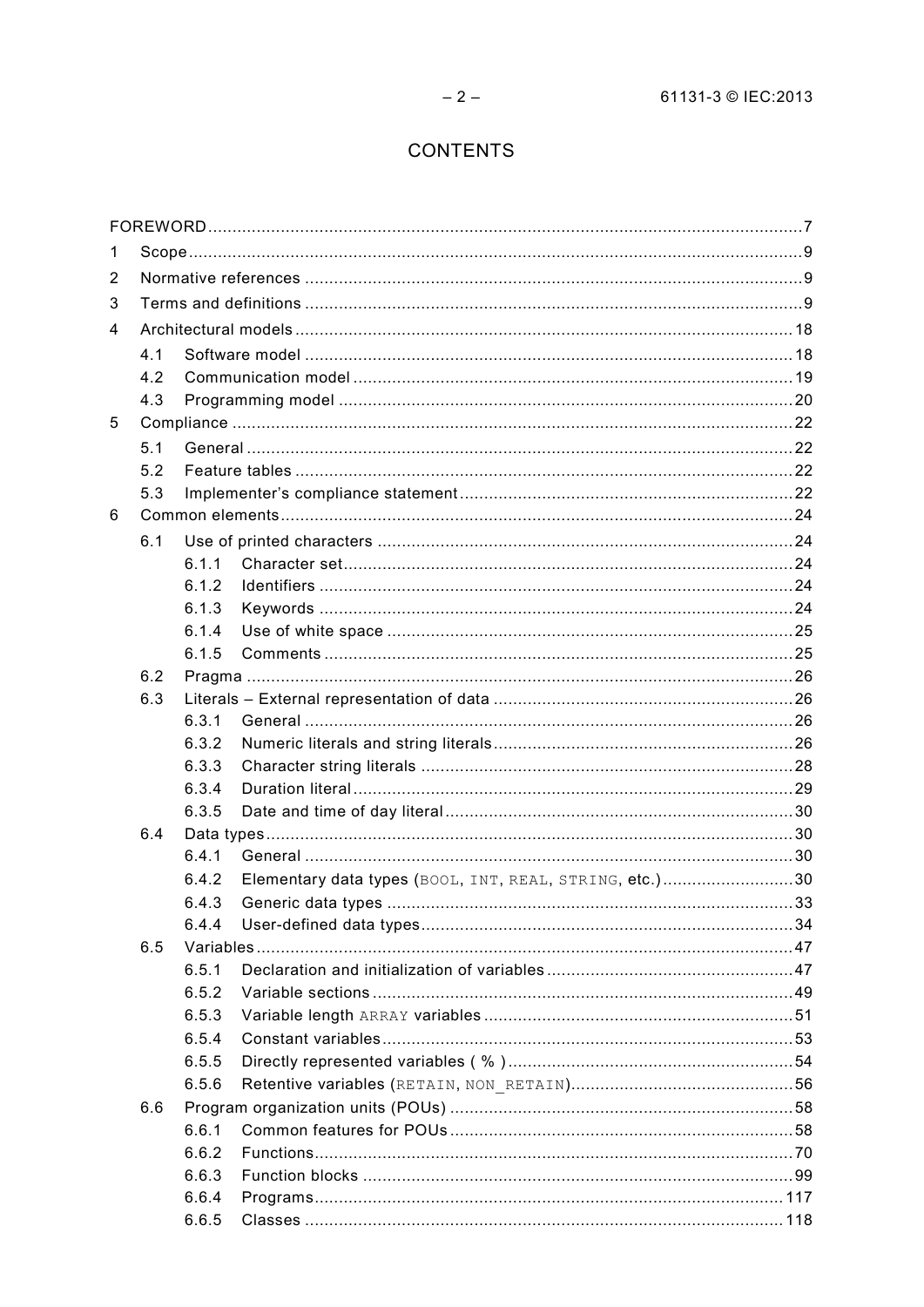|   |     | 6.6.6 |                                                                        |  |
|---|-----|-------|------------------------------------------------------------------------|--|
|   |     | 6.6.7 |                                                                        |  |
|   |     | 6.6.8 |                                                                        |  |
|   | 6.7 |       |                                                                        |  |
|   |     | 6.7.1 |                                                                        |  |
|   |     | 6.7.2 |                                                                        |  |
|   |     | 6.7.3 |                                                                        |  |
|   |     | 6.7.4 |                                                                        |  |
|   |     | 6.7.5 |                                                                        |  |
|   | 6.8 |       |                                                                        |  |
|   |     | 6.8.1 |                                                                        |  |
|   |     | 6.8.2 |                                                                        |  |
|   | 6.9 |       |                                                                        |  |
|   |     | 6.9.1 |                                                                        |  |
|   |     | 6.9.2 |                                                                        |  |
|   |     | 6.9.3 |                                                                        |  |
|   |     | 6.9.4 |                                                                        |  |
| 7 |     |       |                                                                        |  |
|   | 7.1 |       |                                                                        |  |
|   | 7.2 |       |                                                                        |  |
|   |     | 7.2.1 |                                                                        |  |
|   |     | 7.2.2 |                                                                        |  |
|   |     | 7.2.3 |                                                                        |  |
|   |     | 7.2.4 |                                                                        |  |
|   | 7.3 |       |                                                                        |  |
|   |     | 7.3.1 |                                                                        |  |
|   |     | 7.3.2 |                                                                        |  |
|   |     | 7.3.3 |                                                                        |  |
| 8 |     |       |                                                                        |  |
|   |     |       |                                                                        |  |
|   | 8.1 |       |                                                                        |  |
|   |     |       |                                                                        |  |
|   |     | 8.1.2 |                                                                        |  |
|   |     | 8.1.3 |                                                                        |  |
|   |     | 8.1.4 |                                                                        |  |
|   |     | 8.1.5 |                                                                        |  |
|   |     | 8.1.6 |                                                                        |  |
|   | 8.2 |       |                                                                        |  |
|   |     | 8.2.1 |                                                                        |  |
|   |     | 8.2.2 |                                                                        |  |
|   |     | 8.2.3 |                                                                        |  |
|   |     | 8.2.4 |                                                                        |  |
|   |     | 8.2.5 |                                                                        |  |
|   |     | 8.2.6 |                                                                        |  |
|   |     | 8.2.7 |                                                                        |  |
|   | 8.3 |       |                                                                        |  |
|   |     | 8.3.1 |                                                                        |  |
|   |     | 8.3.2 |                                                                        |  |
|   |     | 8.3.3 |                                                                        |  |
|   |     |       | Annex A (normative) Formal specification of the languages elements 221 |  |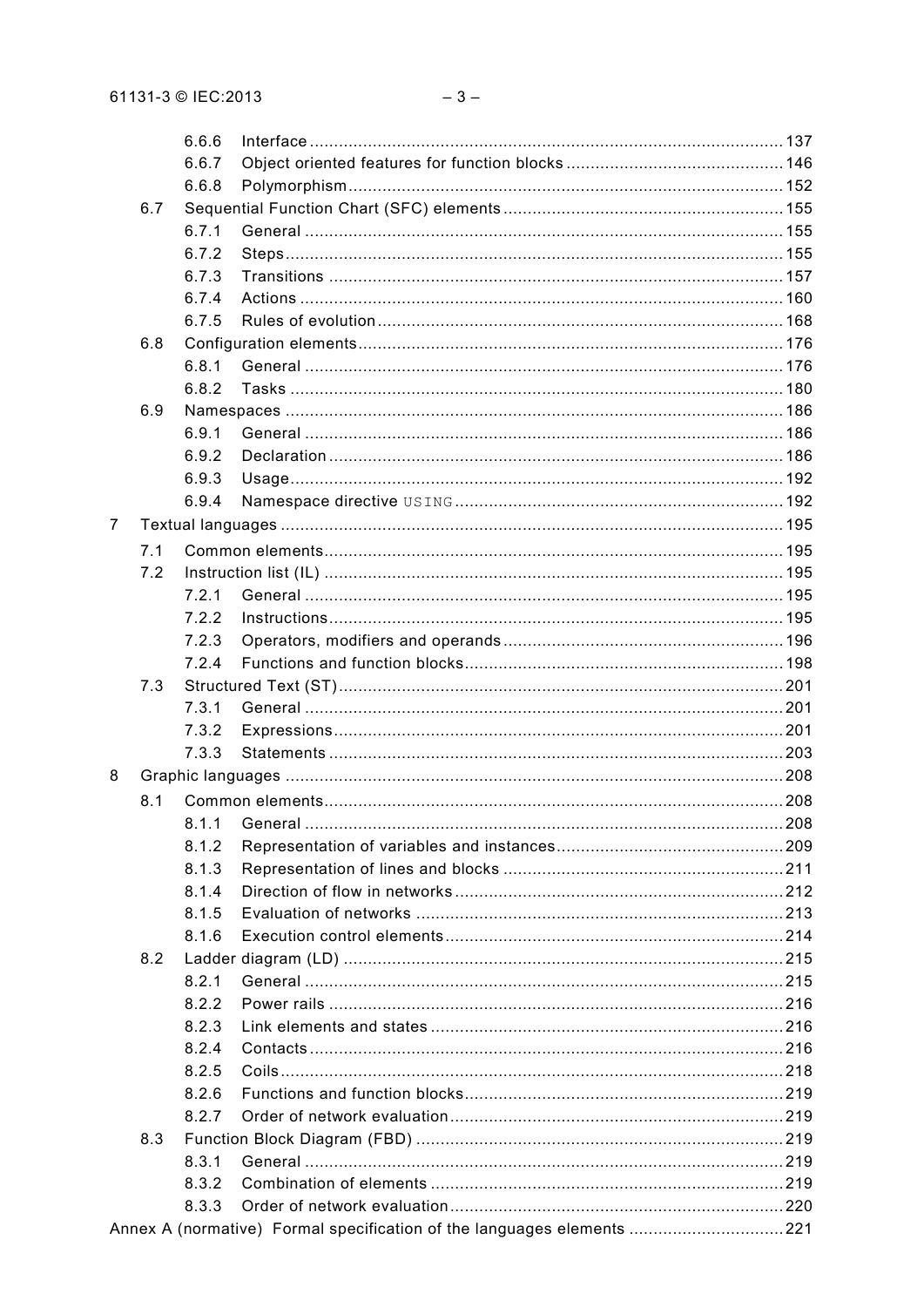| Annex B (informative) List of major changes and extensions of the third edition228           |  |
|----------------------------------------------------------------------------------------------|--|
|                                                                                              |  |
|                                                                                              |  |
|                                                                                              |  |
|                                                                                              |  |
| Figure 3 - Combination of programmable controller language elements21                        |  |
|                                                                                              |  |
|                                                                                              |  |
| Figure 6 - Initialization by literals and constant expressions (Rules)35                     |  |
|                                                                                              |  |
| Figure 8 - Usage of VAR GLOBAL, VAR EXTERNAL and CONSTANT (Rules)51                          |  |
|                                                                                              |  |
|                                                                                              |  |
| Figure 11 - Data type conversion rules - implicit and/or explicit (Summary) 67               |  |
|                                                                                              |  |
| Figure 13 - Usage of function block input and output parameters (Rules)  108                 |  |
| Figure 14 - Usage of function block input and output parameters (Illustration of rules)  109 |  |
| Figure 15 - Standard timer function blocks - timing diagrams (Rules)  116                    |  |
| Figure 16 - Overview of inheritance and interface implementation  119                        |  |
|                                                                                              |  |
|                                                                                              |  |
|                                                                                              |  |
| Figure 20 – Function block with optional body and methods (Illustration) …………………………149       |  |
| Figure 21 – Inheritance of function block body with SUPER () (Example)151                    |  |
| Figure 22 - ACTION CONTROL function block - External interface (Summary) 165                 |  |
|                                                                                              |  |
|                                                                                              |  |
|                                                                                              |  |
|                                                                                              |  |
|                                                                                              |  |
| Figure 28 - CONFIGURATION and RESOURCE declaration (Example)  180                            |  |
|                                                                                              |  |

| FIQUIE 28 - CONFIGURATION and RESOURCE declaration (Example) 180 |  |
|------------------------------------------------------------------|--|
|                                                                  |  |
|                                                                  |  |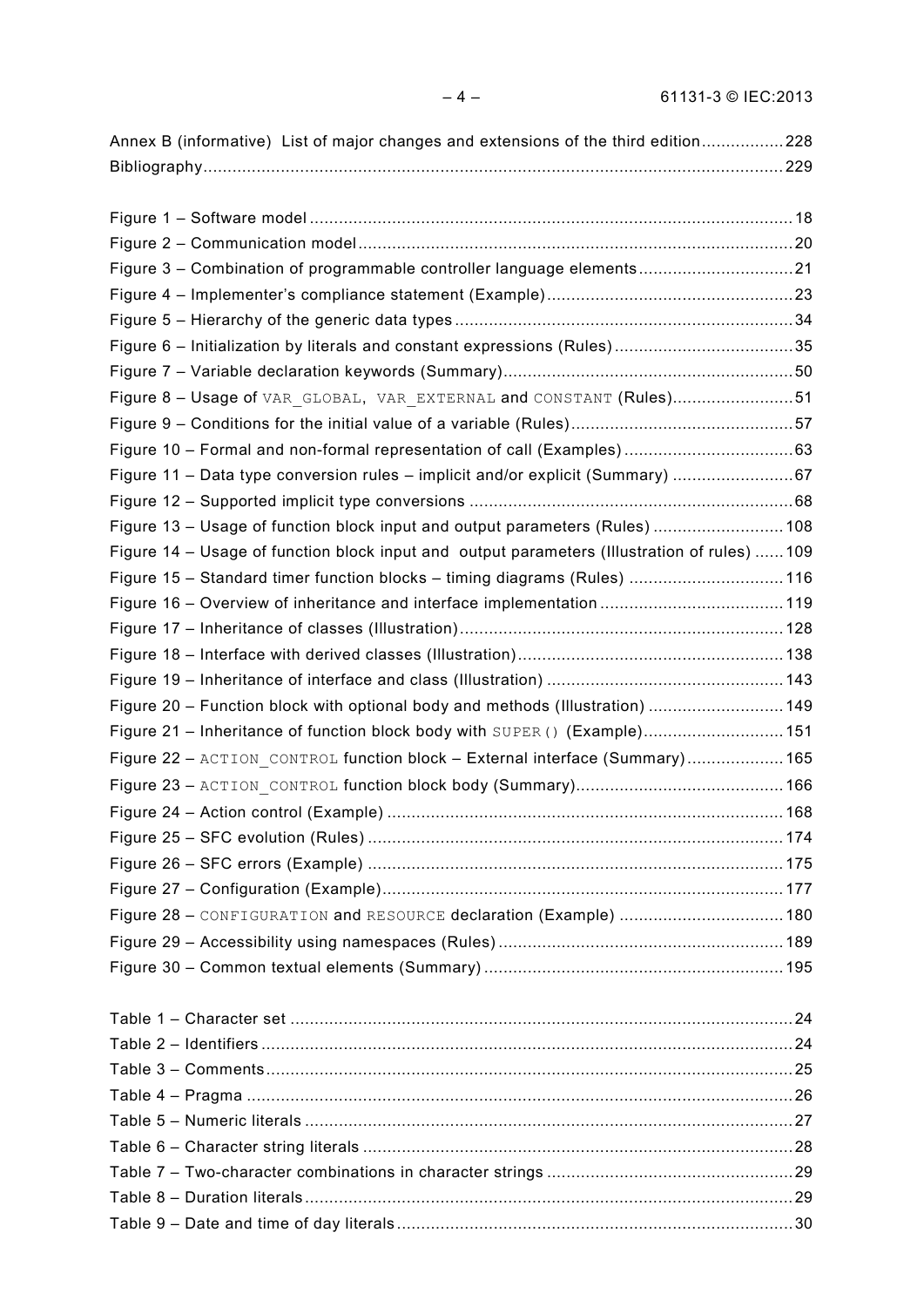| Table 50 - Textual call of methods - Formal and non-formal parameter list  125 |  |
|--------------------------------------------------------------------------------|--|
|                                                                                |  |
|                                                                                |  |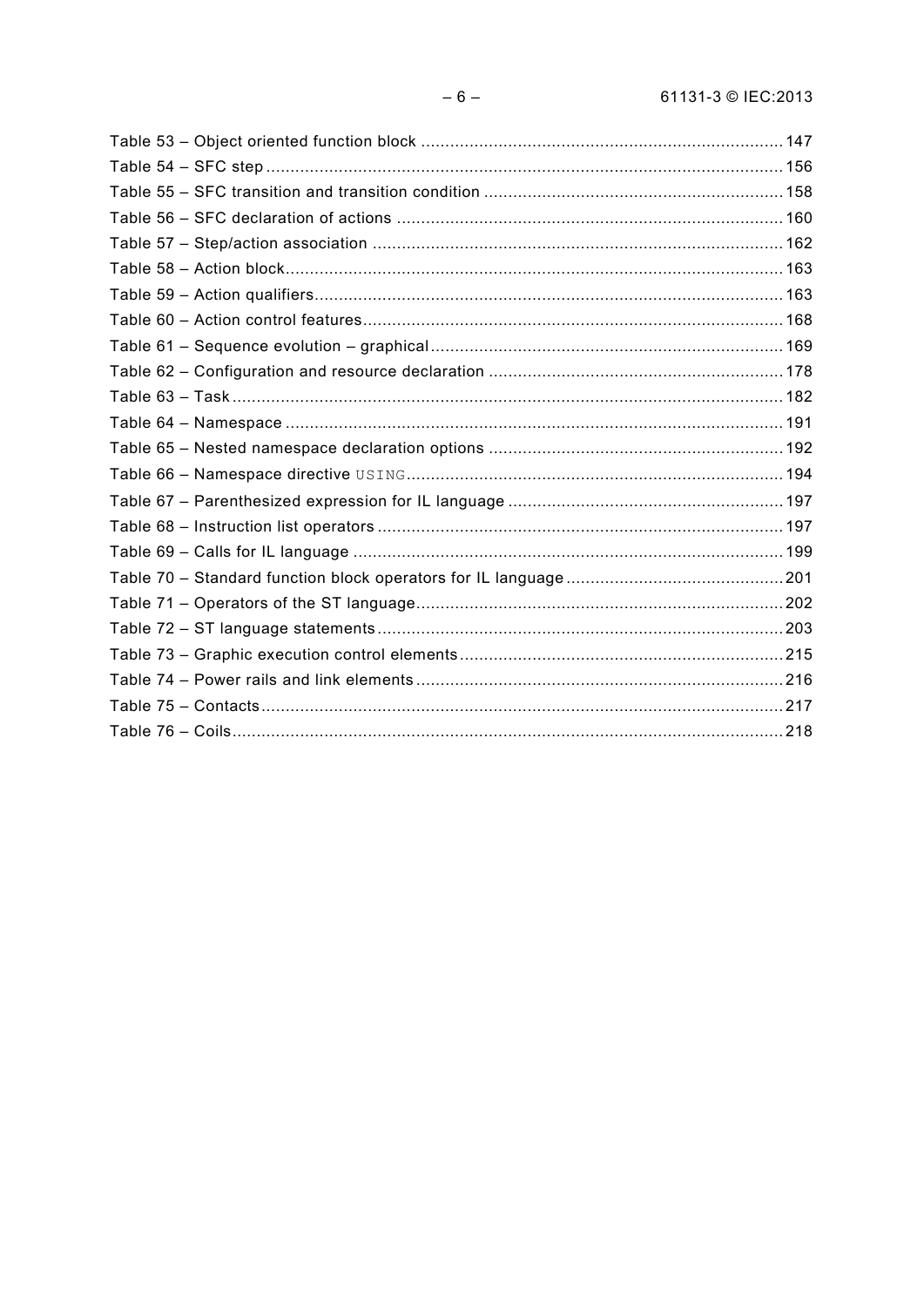# INTERNATIONAL ELECTROTECHNICAL COMMISSION

 $\overline{\phantom{a}}$ 

### **PROGRAMMABLE CONTROLLERS –**

### **Part 3: Programming languages**

### FOREWORD

- 1) The International Electrotechnical Commission (IEC) is a worldwide organization for standardization comprising all national electrotechnical committees (IEC National Committees). The object of IEC is to promote international co-operation on all questions concerning standardization in the electrical and electronic fields. To this end and in addition to other activities, IEC publishes International Standards, Technical Specifications, Technical Reports, Publicly Available Specifications (PAS) and Guides (hereafter referred to as "IEC Publication(s)"). Their preparation is entrusted to technical committees; any IEC National Committee interested in the subject dealt with may participate in this preparatory work. International, governmental and non-governmental organizations liaising with the IEC also participate in this preparation. IEC collaborates closely with the International Organization for Standardization (ISO) in accordance with conditions determined by agreement between the two organizations.
- 2) The formal decisions or agreements of IEC on technical matters express, as nearly as possible, an international consensus of opinion on the relevant subjects since each technical committee has representation from all interested IEC National Committees.
- 3) IEC Publications have the form of recommendations for international use and are accepted by IEC National Committees in that sense. While all reasonable efforts are made to ensure that the technical content of IEC Publications is accurate, IEC cannot be held responsible for the way in which they are used or for any misinterpretation by any end user.
- 4) In order to promote international uniformity, IEC National Committees undertake to apply IEC Publications transparently to the maximum extent possible in their national and regional publications. Any divergence between any IEC Publication and the corresponding national or regional publication shall be clearly indicated in the latter.
- 5) IEC itself does not provide any attestation of conformity. Independent certification bodies provide conformity assessment services and, in some areas, access to IEC marks of conformity. IEC is not responsible for any services carried out by independent certification bodies.
- 6) All users should ensure that they have the latest edition of this publication.
- 7) No liability shall attach to IEC or its directors, employees, servants or agents including individual experts and members of its technical committees and IEC National Committees for any personal injury, property damage or other damage of any nature whatsoever, whether direct or indirect, or for costs (including legal fees) and expenses arising out of the publication, use of, or reliance upon, this IEC Publication or any other IEC Publications.
- 8) Attention is drawn to the Normative references cited in this publication. Use of the referenced publications is indispensable for the correct application of this publication.
- 9) Attention is drawn to the possibility that some of the elements of this IEC Publication may be the subject of patent rights. IEC shall not be held responsible for identifying any or all such patent rights.

International Standard IEC 61131-3 has been prepared by subcommittee 65B: Measurement and control devices, of IEC technical committee 65: Industrial-process measurement, control and automation.

This third edition of IEC 61131-3 cancels and replaces the second edition, published in 2003. This edition constitutes a technical revision.

This edition includes the following significant technical changes with respect to the previous edition:

This third edition is a compatible extension of the second edition. The main extensions are new data types and conversion functions, references, name spaces and the object oriented features of classes and function blocks. See Annex B.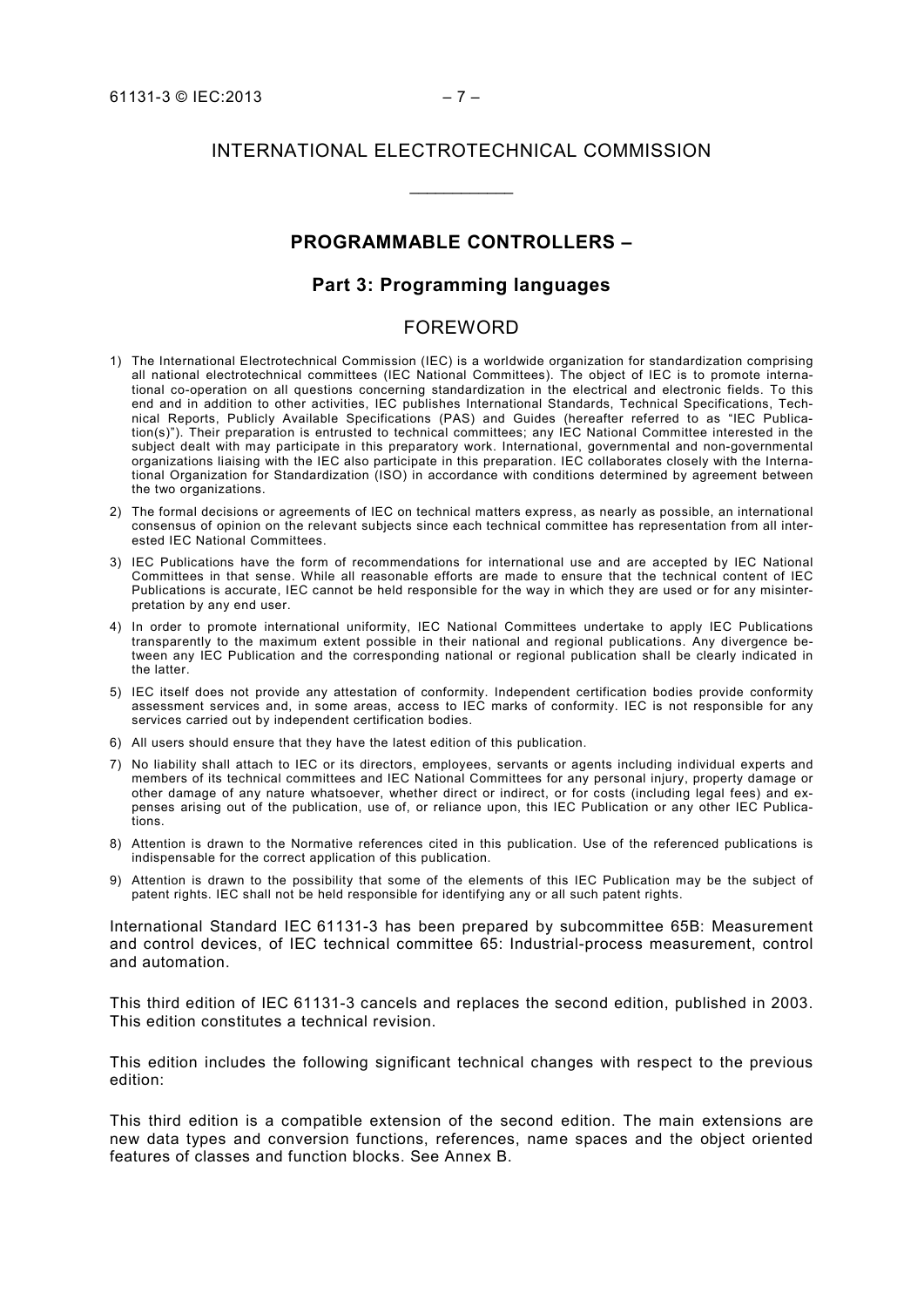The text of this standard is based on the following documents:

| <b>FDIS</b>  | Report on voting |
|--------------|------------------|
| 65B/858/FDIS | 65B/863/RVD      |

Full information on the voting for the approval of this standard can be found in the report on voting indicated in the above table.

This publication has been drafted in accordance with the ISO/IEC Directives, Part 2.

A list of all the parts in the IEC 61131 series, published under the general title *Programmable controllers* can be found on the IEC website.

The committee has decided that the contents of this publication will remain unchanged until the stability date indicated on the IEC web site under "http://webstore.iec.ch" in the data related to the specific publication. At this date, the publication will be

- reconfirmed,
- withdrawn,
- replaced by a revised edition, or
- amended.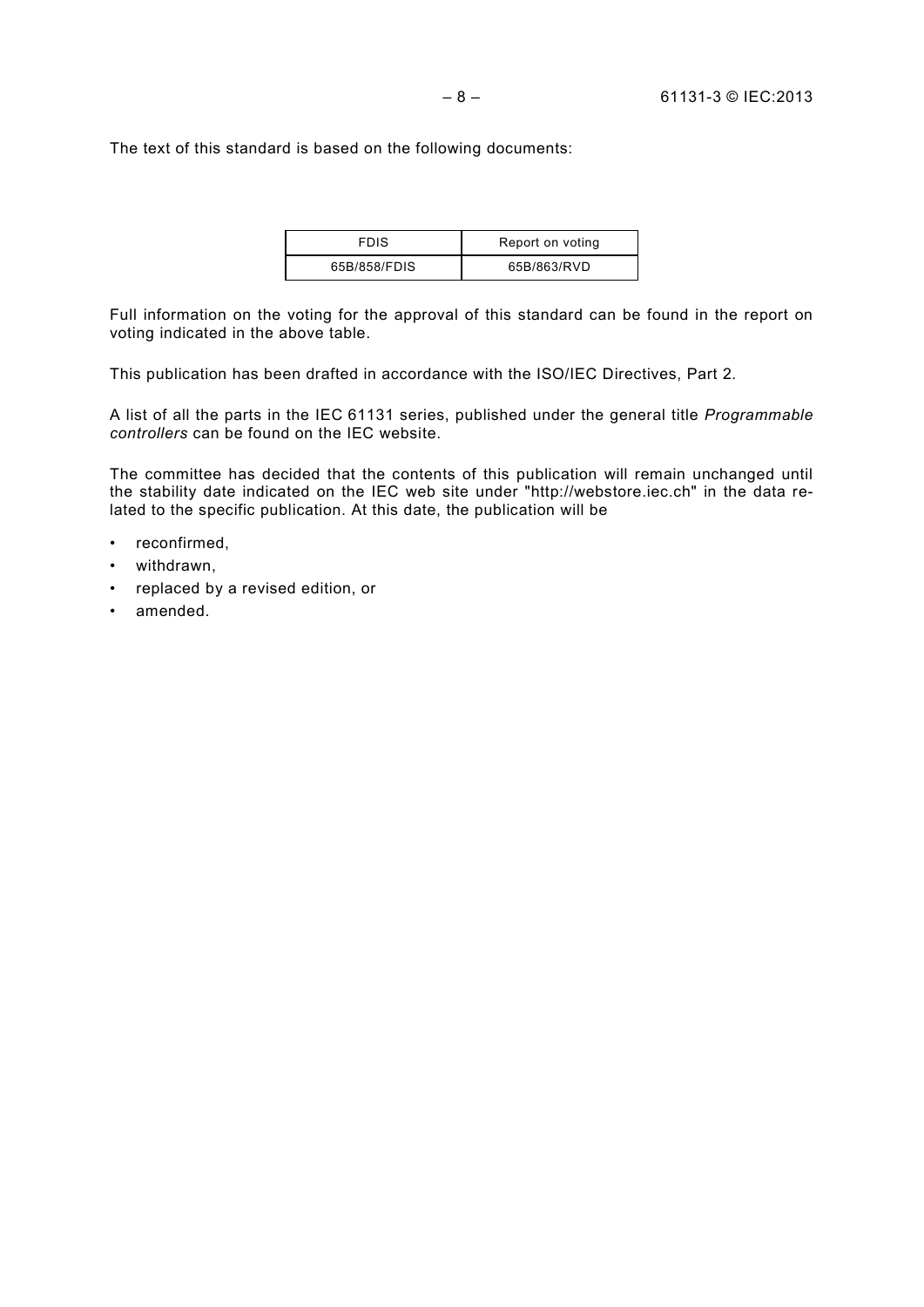# **PROGRAMMABLE CONTROLLERS –**

# **Part 3: Programming languages**

### **1 Scope**

This part of IEC 61131 specifies syntax and semantics of programming languages for programmable controllers as defined in Part 1 of IEC 61131.

The functions of program entry, testing, monitoring, operating system, etc., are specified in Part 1 of IEC 61131.

This part of IEC 61131 specifies the syntax and semantics of a unified suite of programming languages for programmable controllers (PCs). This suite consists of two textual languages, Instruction List (IL) and Structured Text (ST), and two graphical languages, Ladder Diagram (LD) and Function Block Diagram (FBD).

An additional set of graphical and equivalent textual elements named Sequential Function Chart (SFC) is defined for structuring the internal organization of programmable controller programs and function blocks. Also, configuration elements are defined which support the installation of programmable controller programs into programmable controller systems.

In addition, features are defined which facilitate communication among programmable controllers and other components of automated systems.

### **2 Normative references**

The following documents, in whole or in part, are normatively referenced in this document and are indispensable for its application. For dated references, only the edition cited applies. For undated references, the latest edition of the referenced document (including any amendments) applies.

IEC 61131-1, *Programmable controllers – Part 1: General information*

IEC 61131-5, *Programmable controllers – Part 5: Communications*

ISO/IEC 10646:2012, *Information technology – Universal Coded Character Set (UCS)*

ISO/IEC/IEEE 60559, *Information technology – Microprocessor Systems – Floating-Point arithmetic*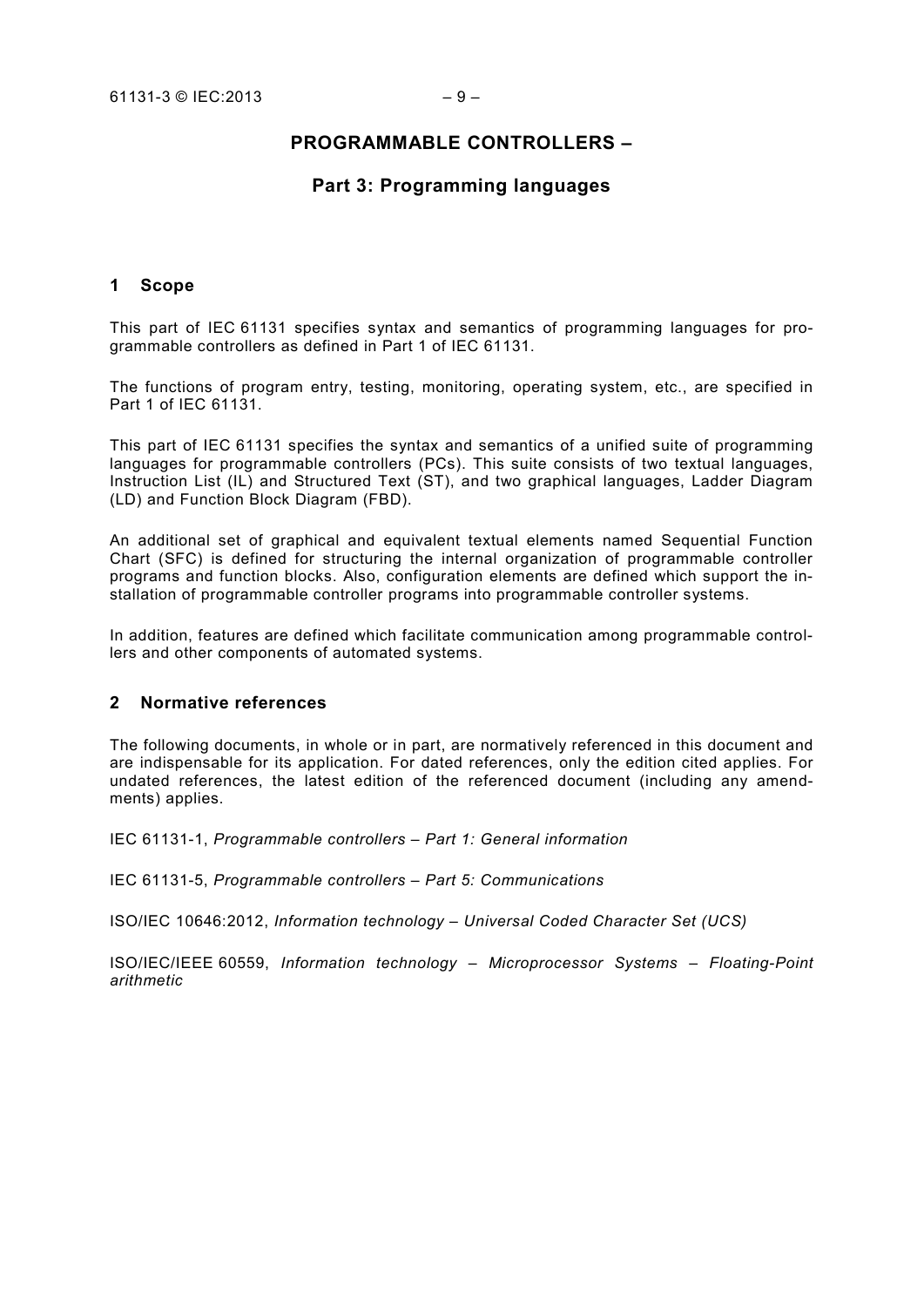# SOMMAIRE

| 1 |     |                |                                                                    |  |
|---|-----|----------------|--------------------------------------------------------------------|--|
| 2 |     |                |                                                                    |  |
| 3 |     |                |                                                                    |  |
| 4 |     |                |                                                                    |  |
|   | 4.1 |                |                                                                    |  |
|   | 4.2 |                |                                                                    |  |
|   | 4.3 |                |                                                                    |  |
| 5 |     |                |                                                                    |  |
|   | 5.1 |                |                                                                    |  |
|   | 5.2 |                |                                                                    |  |
|   | 5.3 |                |                                                                    |  |
| 6 |     |                |                                                                    |  |
|   | 6.1 |                |                                                                    |  |
|   |     | 6 1 1          |                                                                    |  |
|   |     | 6.1.2          |                                                                    |  |
|   |     | 6.1.3          |                                                                    |  |
|   |     | 6.1.4          |                                                                    |  |
|   |     | 6.1.5          |                                                                    |  |
|   | 6.2 |                |                                                                    |  |
|   | 6.3 |                |                                                                    |  |
|   |     | 6.3.1          |                                                                    |  |
|   |     | 6.3.2          |                                                                    |  |
|   |     | 6.3.3          |                                                                    |  |
|   |     | 6.3.4          |                                                                    |  |
|   |     | 6.3.5          |                                                                    |  |
|   | 6.4 |                |                                                                    |  |
|   |     | 6.4.1          |                                                                    |  |
|   |     | 6.4.2          | Types de données élémentaires (BOOL, INT, REAL, STRING, etc.)  262 |  |
|   |     | 6.4.3          |                                                                    |  |
|   |     | 6.4.4          |                                                                    |  |
|   | 6.5 |                |                                                                    |  |
|   |     | 6.5.1          |                                                                    |  |
|   |     | 6.5.2          |                                                                    |  |
|   |     | 6.5.3          |                                                                    |  |
|   |     | 6.5.4<br>6.5.5 |                                                                    |  |
|   |     | 6.5.6          |                                                                    |  |
|   |     |                |                                                                    |  |
|   | 6.6 | 6.6.1          |                                                                    |  |
|   |     | 6.6.2          |                                                                    |  |
|   |     | 6.6.3          |                                                                    |  |
|   |     | 6.6.4          |                                                                    |  |
|   |     | 6.6.5          |                                                                    |  |
|   |     |                |                                                                    |  |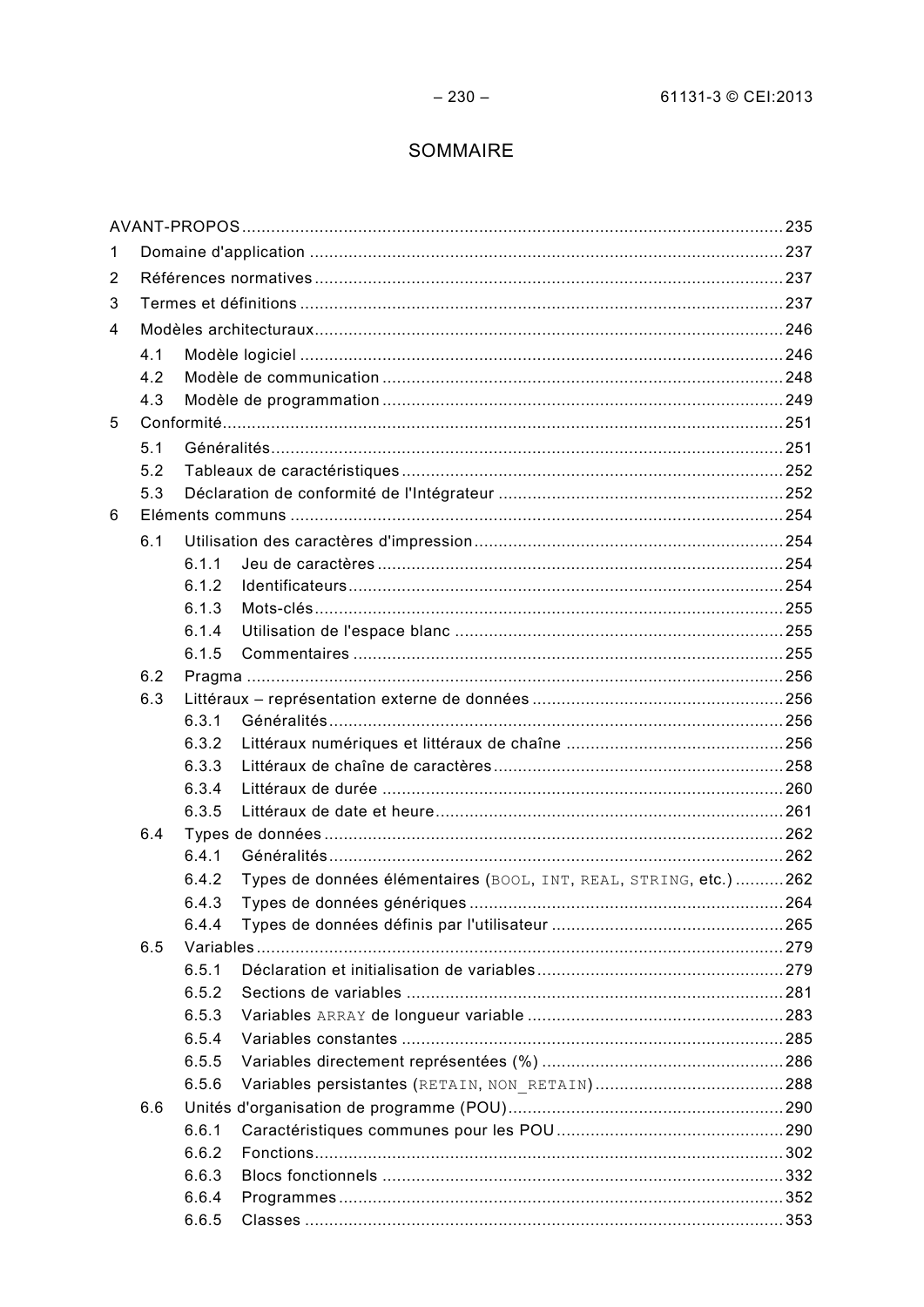|   |     | 6.6.6 |                                                                         |  |
|---|-----|-------|-------------------------------------------------------------------------|--|
|   |     | 6.6.7 | Caractéristiques orientées objet pour les blocs fonctionnels 381        |  |
|   |     | 6.6.8 |                                                                         |  |
|   | 6.7 |       |                                                                         |  |
|   |     | 6.7.1 |                                                                         |  |
|   |     | 6.7.2 |                                                                         |  |
|   |     | 6.7.3 |                                                                         |  |
|   |     | 6.7.4 |                                                                         |  |
|   |     | 6.7.5 |                                                                         |  |
|   | 6.8 |       |                                                                         |  |
|   |     | 6.8.1 |                                                                         |  |
|   |     | 6.8.2 |                                                                         |  |
|   | 6.9 |       |                                                                         |  |
|   |     | 6.9.1 |                                                                         |  |
|   |     | 6.9.2 |                                                                         |  |
|   |     | 6.9.3 |                                                                         |  |
|   |     | 6.9.4 |                                                                         |  |
| 7 |     |       |                                                                         |  |
|   |     |       |                                                                         |  |
|   | 7.1 |       |                                                                         |  |
|   | 7.2 |       |                                                                         |  |
|   |     | 7.2.1 |                                                                         |  |
|   |     | 7.2.2 |                                                                         |  |
|   |     | 7.2.3 |                                                                         |  |
|   |     | 7.2.4 |                                                                         |  |
|   | 7.3 |       |                                                                         |  |
|   |     | 7.3.1 |                                                                         |  |
|   |     | 7.3.2 |                                                                         |  |
|   |     | 7.3.3 |                                                                         |  |
| 8 |     |       |                                                                         |  |
|   | 8.1 |       |                                                                         |  |
|   |     |       |                                                                         |  |
|   |     | 8.1.2 |                                                                         |  |
|   |     | 8.1.3 |                                                                         |  |
|   |     | 8.1.4 |                                                                         |  |
|   |     | 8.1.5 |                                                                         |  |
|   |     | 8.1.6 |                                                                         |  |
|   | 8.2 |       |                                                                         |  |
|   |     | 8.2.1 |                                                                         |  |
|   |     | 8.2.2 |                                                                         |  |
|   |     | 8.2.3 |                                                                         |  |
|   |     | 8.2.4 |                                                                         |  |
|   |     | 8.2.5 |                                                                         |  |
|   |     | 8.2.6 |                                                                         |  |
|   |     | 8.2.7 |                                                                         |  |
|   | 8.3 |       |                                                                         |  |
|   |     | 8.3.1 |                                                                         |  |
|   |     | 8.3.2 |                                                                         |  |
|   |     | 8.3.3 |                                                                         |  |
|   |     |       | Annexe A (normative) Spécification formelle des éléments de langage 456 |  |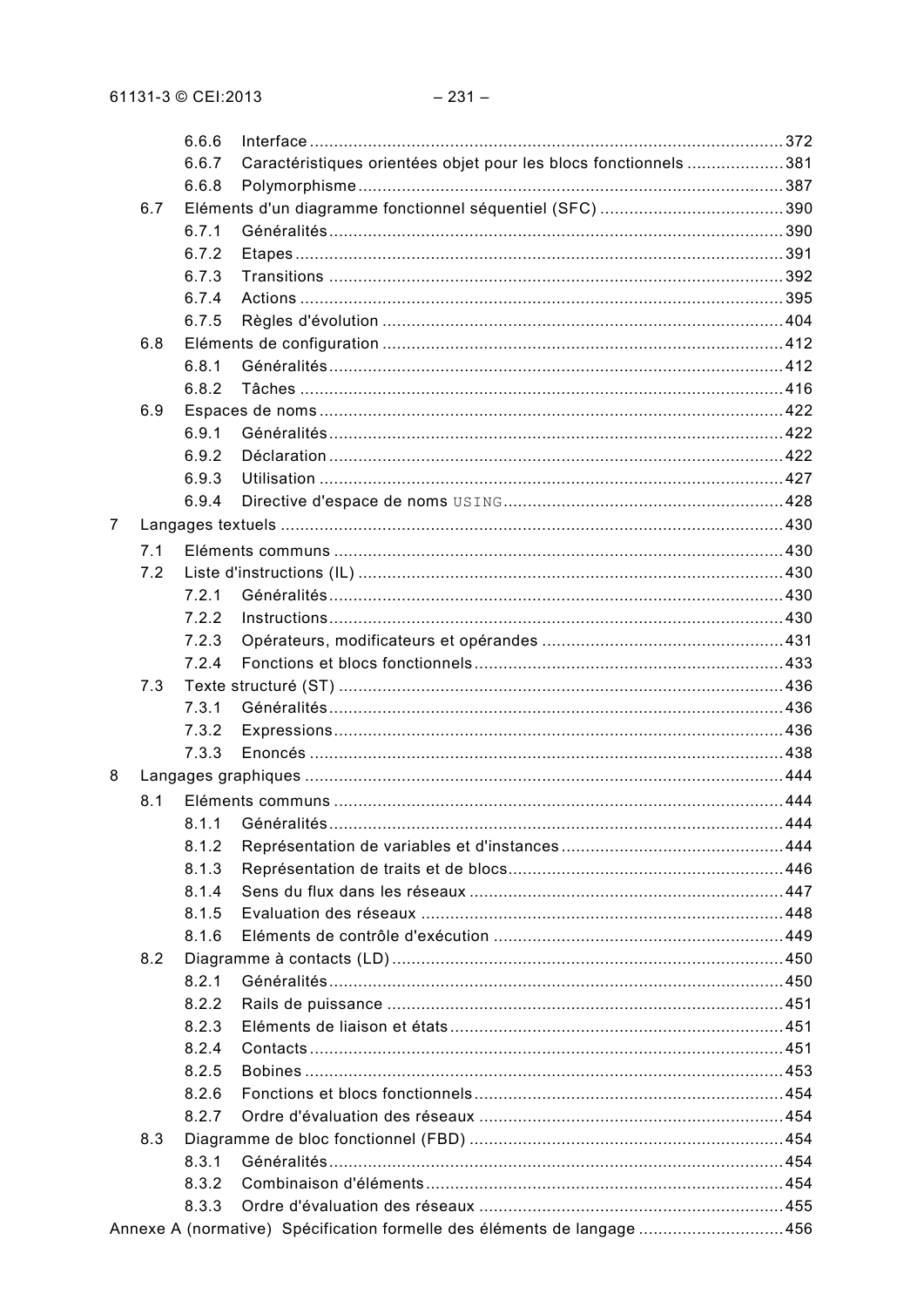| Annexe B (informative) Liste des modifications et extensions majeures de la                  |  |
|----------------------------------------------------------------------------------------------|--|
|                                                                                              |  |
|                                                                                              |  |
|                                                                                              |  |
|                                                                                              |  |
| Figure 3 - Combinaison d'éléments de langage pour automate programmable 251                  |  |
|                                                                                              |  |
|                                                                                              |  |
| Figure 6 – Initialisation par des littéraux et des expressions constantes (règles)266        |  |
|                                                                                              |  |
| Figure 8 - Utilisation de VAR GLOBAL, VAR EXTERNAL et CONSTANT (règles) 283                  |  |
| Figure 9 – Conditions associées à la valeur initiale d'une variable (règles) 289             |  |
| Figure 10 - Représentation formelle et informelle d'appel (exemples)295                      |  |
| Figure 11 - Règles de conversion d'un type de données - implicite et/ou explicite            |  |
|                                                                                              |  |
| Figure 13 – Utilisation des paramètres d'entrée et de sortie de bloc fonctionnel (règles)343 |  |
| Figure 14 – Utilisation des paramètres d'entrée et de sortie de bloc fonctionnel             |  |
| Figure 15 - Blocs fonctionnels normalisés minuteur - diagrammes temporels (règles)351        |  |
| Figure 16 – Présentation de la mise en œuvre d'héritage et d'interface354                    |  |
|                                                                                              |  |
|                                                                                              |  |
|                                                                                              |  |
| Figure 20 - Bloc fonctionnel avec corps et méthodes facultatifs (illustration) 384           |  |
| Figure 21 - Héritage de corps de bloc fonctionnel avec SUPER() (exemple) 386                 |  |
| Figure 22 - Bloc fonctionnel ACTION CONTROL - Interface externe (résumé)400                  |  |
| Figure 23 - Corps de bloc fonctionnel ACTION CONTROL (résumé) 402                            |  |
|                                                                                              |  |
|                                                                                              |  |
|                                                                                              |  |
|                                                                                              |  |
| Figure 28 - Déclaration de CONFIGURATION et de RESOURCE (exemple) 416                        |  |
|                                                                                              |  |
|                                                                                              |  |
|                                                                                              |  |
|                                                                                              |  |
|                                                                                              |  |
|                                                                                              |  |
|                                                                                              |  |
|                                                                                              |  |
|                                                                                              |  |
| Tableau 7 - Combinaisons de deux caractères dans les chaînes de caractères260                |  |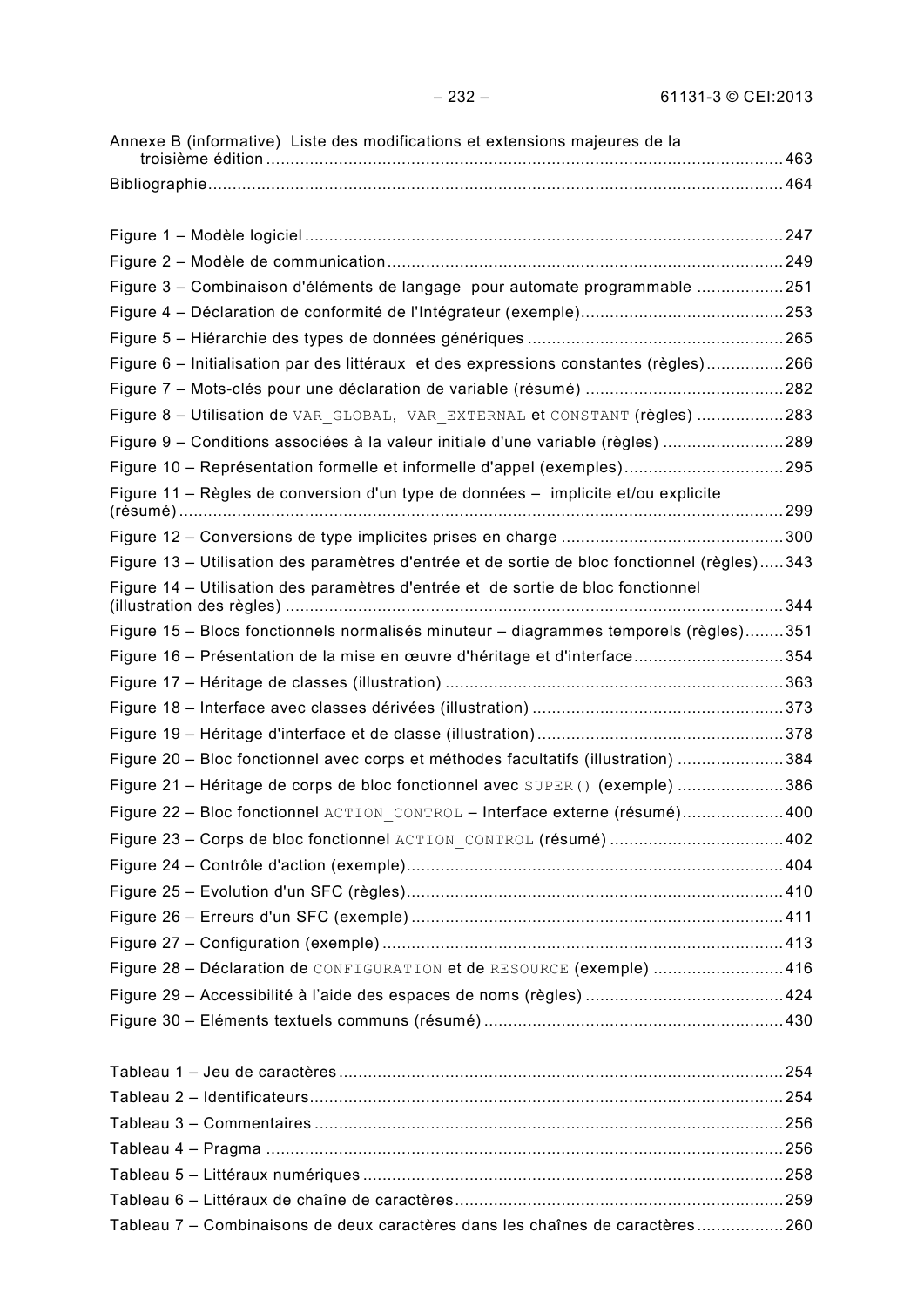| Tableau 11 - Déclaration des types de données définis par l'utilisateur et initialisation266 |  |
|----------------------------------------------------------------------------------------------|--|
|                                                                                              |  |
|                                                                                              |  |
|                                                                                              |  |
|                                                                                              |  |
|                                                                                              |  |
|                                                                                              |  |
| Tableau 18 - Contrôle de l'exécution en utilisant graphiquement EN et ENO297                 |  |
|                                                                                              |  |
|                                                                                              |  |
|                                                                                              |  |
|                                                                                              |  |
| Tableau 23 – Conversion de type de données des types de données numériques312                |  |
| Tableau 24 – Conversion de type de données des types de données binaires 315                 |  |
| Tableau 25 - Conversion de type de données des types binaires et numériques 316              |  |
| Tableau 26 – Conversion de type de données des types date et heure 319                       |  |
| Tableau 27 - Conversion de type de données des types caractère 319                           |  |
|                                                                                              |  |
|                                                                                              |  |
|                                                                                              |  |
|                                                                                              |  |
|                                                                                              |  |
|                                                                                              |  |
|                                                                                              |  |
| Tableau 35 – Fonctions numériques des types de données de temps et de durée327               |  |
| Tableau 36 - Fonctions additionnelles des types de données de temps CONCAT et                |  |
|                                                                                              |  |
|                                                                                              |  |
|                                                                                              |  |
|                                                                                              |  |
|                                                                                              |  |
|                                                                                              |  |
|                                                                                              |  |
|                                                                                              |  |
|                                                                                              |  |
|                                                                                              |  |
|                                                                                              |  |
|                                                                                              |  |
|                                                                                              |  |
|                                                                                              |  |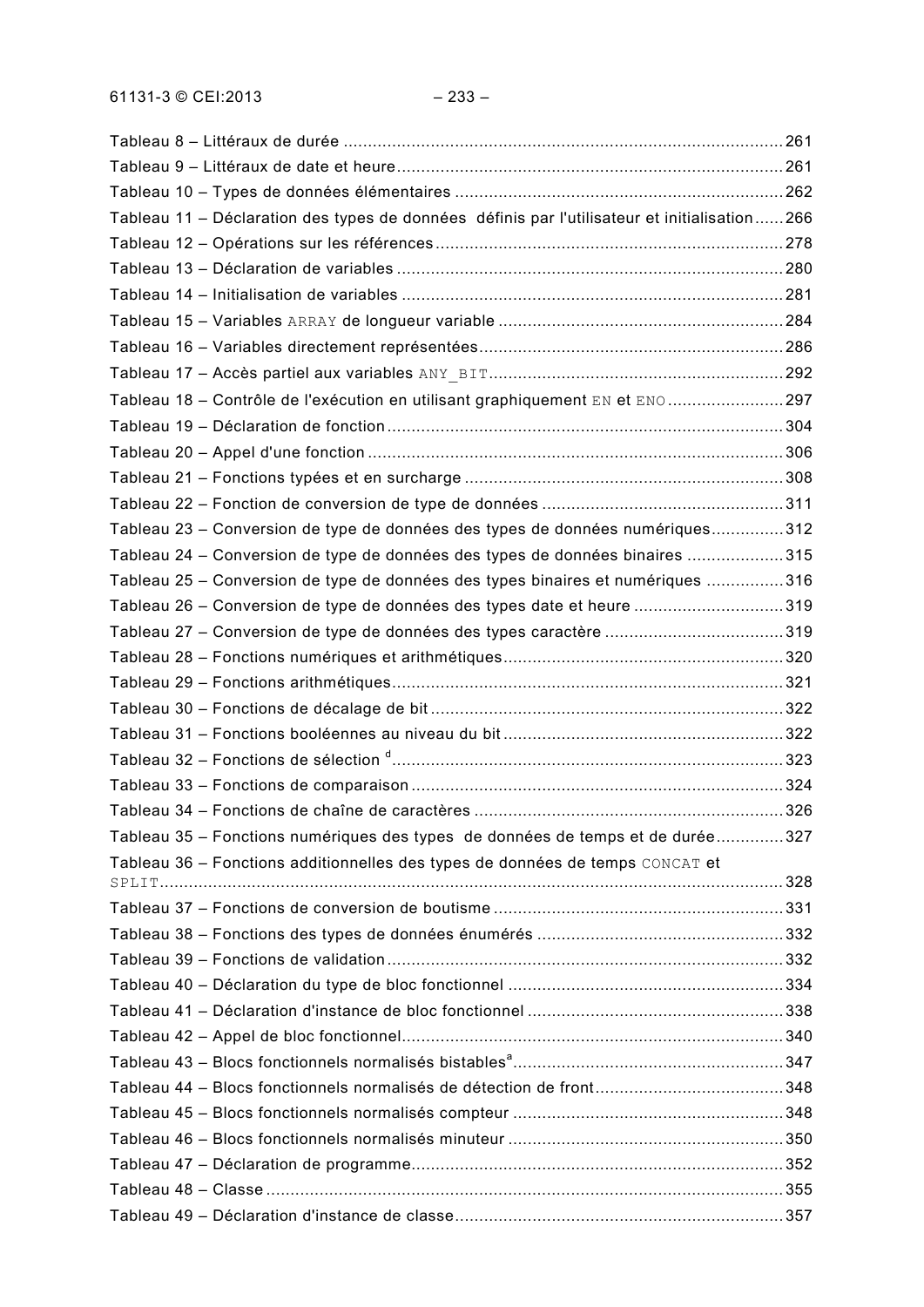| Tableau 50 – Appel textuel de méthodes – Liste des paramètres formels et informels 361 |  |
|----------------------------------------------------------------------------------------|--|
|                                                                                        |  |
|                                                                                        |  |
|                                                                                        |  |
|                                                                                        |  |
|                                                                                        |  |
|                                                                                        |  |
|                                                                                        |  |
|                                                                                        |  |
|                                                                                        |  |
|                                                                                        |  |
|                                                                                        |  |
|                                                                                        |  |
|                                                                                        |  |
|                                                                                        |  |
|                                                                                        |  |
|                                                                                        |  |
|                                                                                        |  |
|                                                                                        |  |
|                                                                                        |  |
| Tableau 70 - Opérateurs normalisés de bloc fonctionnel du langage IL 436               |  |
|                                                                                        |  |
|                                                                                        |  |
|                                                                                        |  |
|                                                                                        |  |
|                                                                                        |  |
|                                                                                        |  |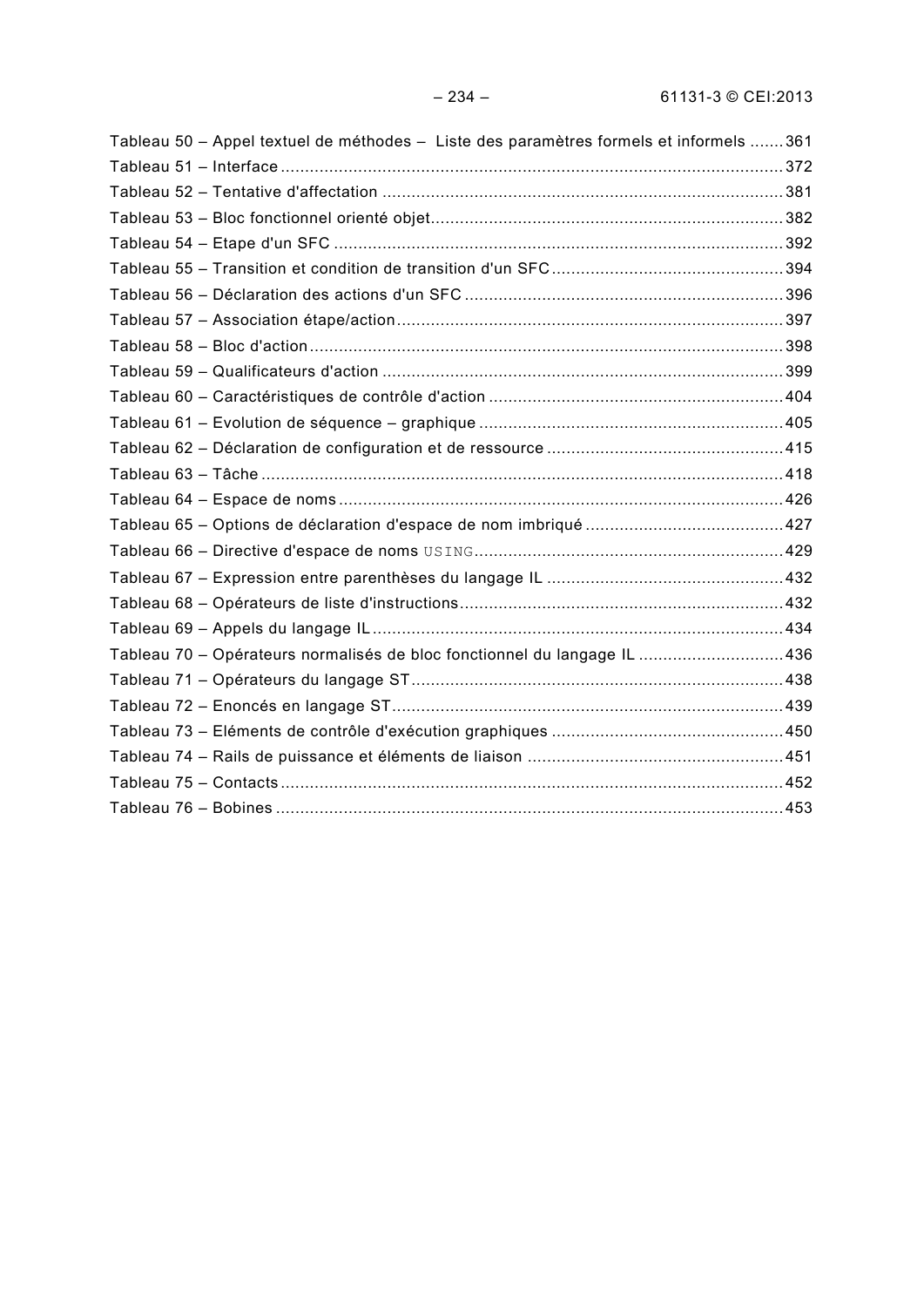# COMMISSION ÉLECTROTECHNIQUE INTERNATIONALE

 $\overline{\phantom{a}}$ 

### **AUTOMATES PROGRAMMABLES –**

#### **Partie 3: Langages de programmation**

### AVANT-PROPOS

- 1) La Commission Electrotechnique Internationale (CEI) est une organisation mondiale de normalisation composée de l'ensemble des comités électrotechniques nationaux (Comités nationaux de la CEI). La CEI a pour objet de favoriser la coopération internationale pour toutes les questions de normalisation dans les domaines de l'électricité et de l'électronique. A cet effet, la CEI – entre autres activités – publie des Normes internationales, des Spécifications techniques, des Rapports techniques, des Spécifications accessibles au public (PAS) et des Guides (ci-après dénommés "Publication(s) de la CEI"). Leur élaboration est confiée à des comités d'études, aux travaux desquels tout Comité national intéressé par le sujet traité peut participer. Les organisations internationales, gouvernementales et non gouvernementales, en liaison avec la CEI, participent également aux travaux. La CEI collabore étroitement avec l'Organisation Internationale de Normalisation (ISO), selon des conditions fixées par accord entre les deux organisations.
- 2) Les décisions ou accords officiels de la CEI concernant les questions techniques représentent, dans la mesure du possible, un accord international sur les sujets étudiés, étant donné que les Comités nationaux de la CEI intéressés sont représentés dans chaque comité d'études.
- 3) Les Publications de la CEI se présentent sous la forme de recommandations internationales et sont agréées comme telles par les Comités nationaux de la CEI. Tous les efforts raisonnables sont entrepris afin que la CEI s'assure de l'exactitude du contenu technique de ses publications; la CEI ne peut pas être tenue responsable de l'éventuelle mauvaise utilisation ou interprétation qui en est faite par un quelconque utilisateur final.
- 4) Dans le but d'encourager l'uniformité internationale, les Comités nationaux de la CEI s'engagent, dans toute la mesure possible, à appliquer de façon transparente les Publications de la CEI dans leurs publications nationales et régionales. Toutes divergences entre toutes Publications de la CEI et toutes publications nationales ou régionales correspondantes doivent être indiquées en termes clairs dans ces dernières.
- 5) La CEI elle-même ne fournit aucune attestation de conformité. Des organismes de certification indépendants fournissent des services d'évaluation de conformité et, dans certains secteurs, accèdent aux marques de conformité de la CEI. La CEI n'est responsable d'aucun des services effectués par les organismes de certification indépendants.
- 6) Tous les utilisateurs doivent s'assurer qu'ils sont en possession de la dernière édition de cette publication.
- 7) Aucune responsabilité ne doit être imputée à la CEI, à ses administrateurs, employés, auxiliaires ou mandataires, y compris ses experts particuliers et les membres de ses comités d'études et des Comités nationaux de la CEI, pour tout préjudice causé en cas de dommages corporels et matériels, ou de tout autre dommage de quelque nature que ce soit, directe ou indirecte, ou pour supporter les coûts (y compris les frais de justice) et les dépenses découlant de la publication ou de l'utilisation de cette Publication de la CEI ou de toute autre Publication de la CEI, ou au crédit qui lui est accordé.
- 8) L'attention est attirée sur les références normatives citées dans cette publication. L'utilisation de publications référencées est obligatoire pour une application correcte de la présente publication.
- 9) L'attention est attirée sur le fait que certains des éléments de la présente Publication de la CEI peuvent faire l'objet de droits de brevet. La CEI ne saurait être tenue pour responsable de ne pas avoir identifié de tels droits de brevets et de ne pas avoir signalé leur existence.

La Norme internationale CEI 61131-3 a été établie par le sous-comité 65B: Equipements de mesure et de contrôle-commande, du comité d'études 65 de la CEI: Mesure, commande et automation dans les processus industriels.

Cette troisième édition de la CEI 61131-3 annule et remplace la deuxième édition publiée en 2003. Cette édition constitue une révision technique.

La présente édition inclut les modifications techniques majeures suivantes par rapport à l'édition précédente:

Cette troisième édition est une extension compatible de la deuxième édition. Les principales extensions concernent de nouveaux types de données et de nouvelles fonctions de conversion, des références, des espaces de noms et des classes de caractéristiques orientées objet, et des blocs fonctionnels. Voir Annexe B.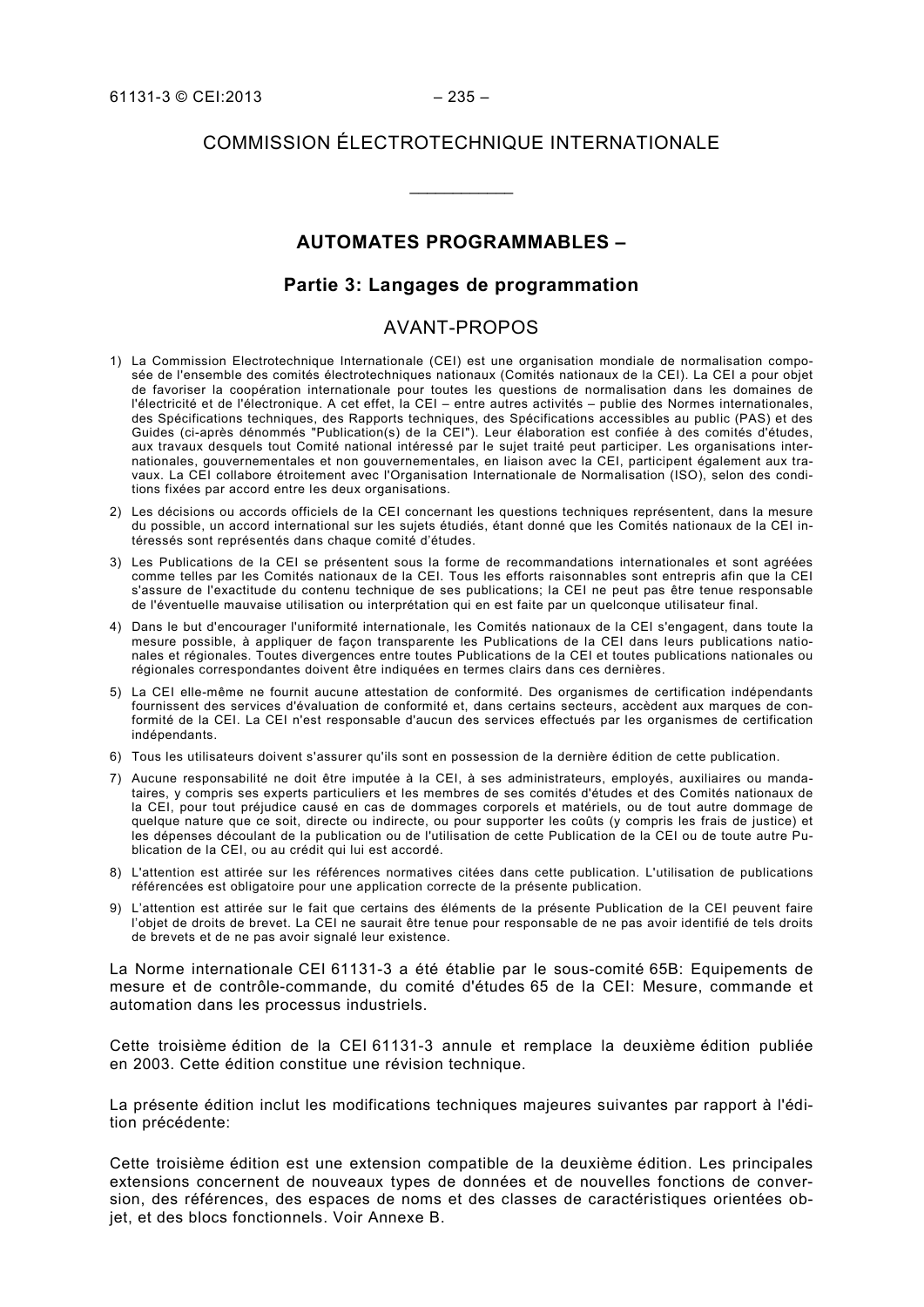Le texte de cette norme est issu des documents suivants:

| <b>FDIS</b>  | Rapport de vote |
|--------------|-----------------|
| 65B/858/FDIS | 65B/863/RVD     |

Le rapport de vote indiqué dans le tableau ci-dessus donne toute information sur le vote ayant abouti à l'approbation de cette norme.

Cette publication a été rédigée selon les Directives ISO/CEI, Partie 2.

Une liste de toutes les parties de la série CEI 61131, publiée sous le titre général *Automates programmables*, peut être consultée sur le site web de la CEI.

Le comité a décidé que le contenu de cette publication ne sera pas modifié avant la date de stabilité indiquée sur le site web de la CEI sous "http://webstore.iec.ch" dans les données relatives à la publication recherchée. A cette date, la publication sera

- reconduite,
- supprimée,
- remplacée par une édition révisée, ou
- amendée.